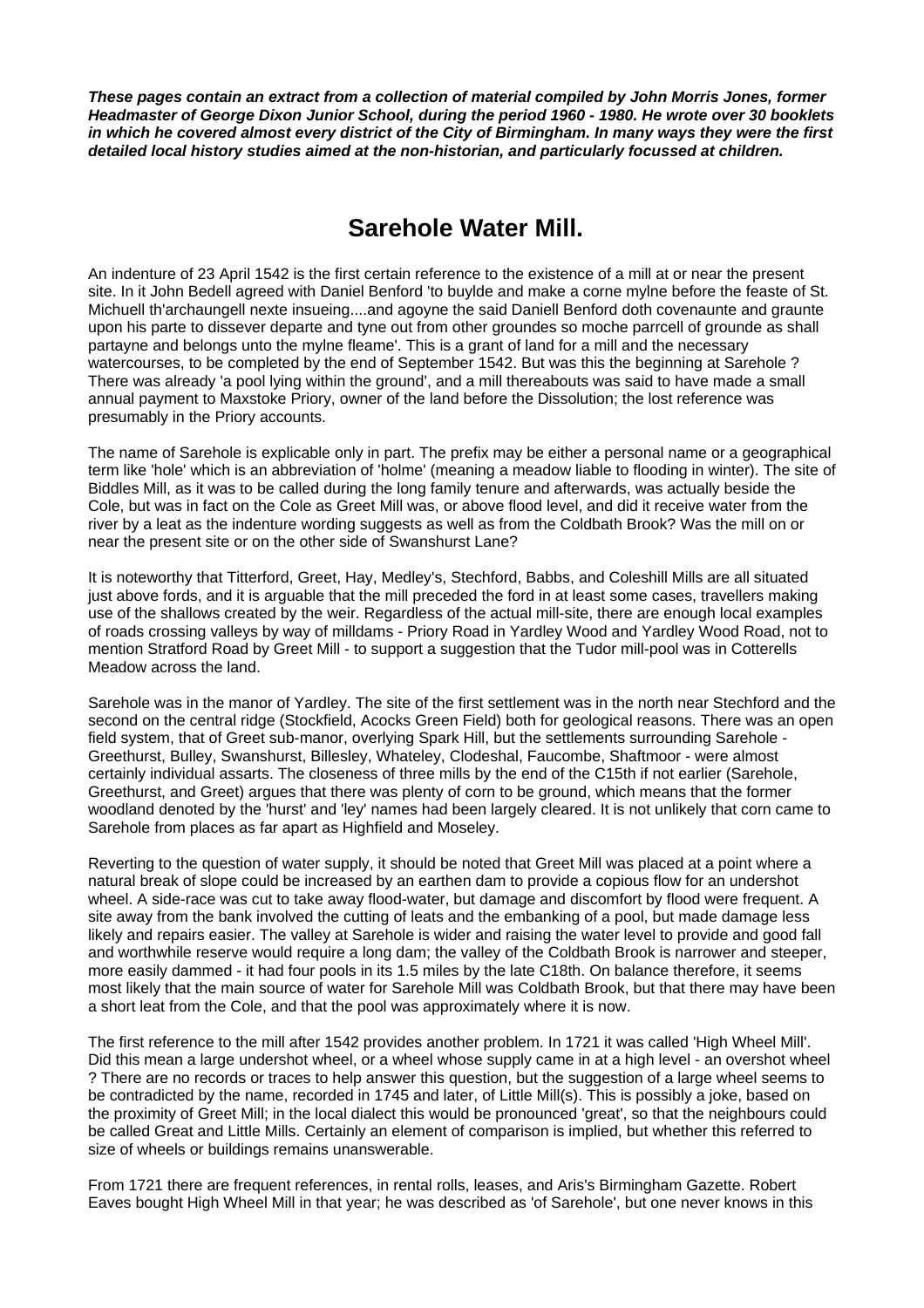and later entries whether Sarehole Mill or Sarehole Hall (Farm) is meant. The two properties may well have had common ownership or tenancy. In 1746 Richard Eaves succeeded to the ownership of the mill on the death of Robert (brother).

One tenant in 1752, was Judd Harding, who had rented the Moat Mill in Birmingham. He had been a swordcutler there, and it may well be that he engaged in blade-grinding at Sarehole too - in addition to flour-milling, for little power was required for grinding; milling was not a full-time occupation, most millers being farmers as well. Increasingly during the C18th mills were converted to industrial purposes which were more profitable, and then as with Lady Mill a windmill might be built close by to continue corn-grinding for the neighbouring farms. As there is no local stone usable for grinding, the expensive imported ones were not thrown away when broken, but were cut and fitted to make iron-bound stones for rough grinding.

In 1754 Richard Eaves was bankrupt. It is said that John Baskerville, the famous printer, helped to restore the family fortunes. He made Richard's son (John) his heir, and when Richard died in 1764 Baskerville married the widow. It was John Eaves who with a relative, Edward Ruston, leased an estate on the desolate Handsworth side of Hockley Brook in 1757. An existing cottage was called Soho. Eaves and Ruston made a pool on the brook west of Hockley Great Pool, and built a water-mill. There they engaged in the manufacture of 'toys', small articles chiefly of metal and especially of brass; waterpower was required for rolling, slitting, stamping, grinding, boring, and polishing. Five years later the Soho mill and estate were acquired by Matthew Boulton.

Much time has been devoted to the task of establishing the facts about the Boulton family's connection with Sarehole; but certain vital records, the rental rolls and Constables' Accounts for the relevant years, are missing. A receipt of 1756 shows that Matthew Boulton secured the lease of Sarehole Mill the previous year - but which Matthew ? The second of that name, a silver chain and trinket maker of Snow Hill, was the father of the great Matthew, James Watt's partner; he is known to have retired to Sarehole (Farm?) in 1759 and to have died there in that year. One Matthew was an Overseer of the Poor in the Swanshurst Quarter of Yardley in 1758; as one of the chief tenants of the part of the civil parish, he was required to undertake that office, but he was not necessarily resident in Yardley.

A newspaper item of 1756 refers to a crime near 'Mr. Boulton's flatting mill', apparently using a term for a rolling mill or stamping press. The great Matthew was 26 when the lease of the mill was taken up; it is quite likely that his father had chosen this rather inaccessible rural mill because waterpower was available for his business, but we may guess that it was the son who was the prime mover in the establishment of 'toy' manufacture there. The elder Matthew died in 1759, his widow being listed as tenant of Sarehole the following year. In 1761 Matthew III leased the Soho mill and estate, and has no further connection with Sarehole.

Why did he go to Handsworth when presumably the mechanical processes of his business were already installed at Sarehole ? The assumed reasons (for Boulton's reasoning, if recorded, has not survived) are as follows :-

- 1. The water supply was inadequate. Six years later it was to be augmented, which may be taken as proof of insufficiency.
- 2. The site was far from ideal. Though it was two miles or so nearer London and the Avon Navigation, it was so much farther from Black Country coal and iron, and the brass that came by pack-horse from Bewdley on the Severn. The lanes between Birmingham and Sarehole were very bad, even the Stratford Turnpike being badly in need of improvement.
- 3. The skilled artisans of Birmingham may have been loath to leave the centre of industrial life for a remote country works where accommodation and amenities were lacking.
- 4. Sarehole Mill might be rebuilt and its water supply improved, but its location was unalterable. So Boulton turned to site rather nearer to Birmingham, to a turnpike, and to material supplies.

John Eaves died in 1763, and his brother Richard succeeded to the ownership of Sarehole Mill. Three years later he did what Boulton had doubtless considered, then paying for the first time the three guineas annual rent required by the lord of Yardley for the use of a half-mile leat from the Cole. It began as a natural basin in the Dingle, south of Little Sarehole Farm, called the Whyrl Hole, and was four yards wide; it ran past three farms, a flood-gate being provided at the Four Arches Bridge to prevent Little Sarehole from inundation, and maintained a nearly level line while the river descended.

At the mill it entered a 2-acre pool which was embanked on the north and east sides. Eaves and succeeding owners had to pay 20 shillings annual compensation to the tenant of Cotterells Meadow (between Sarehole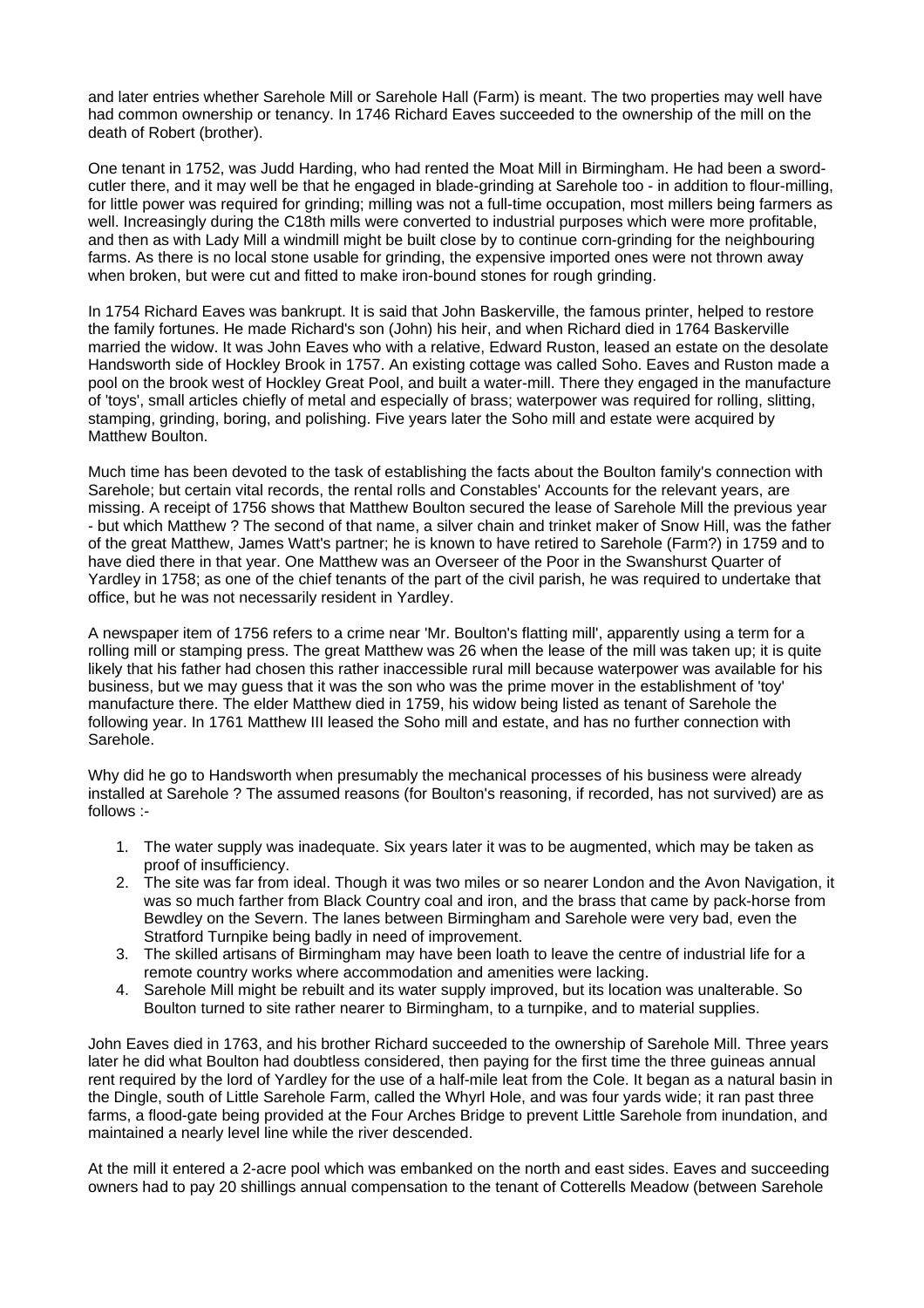Mill and Swanshurst Lane) for loss of grazing due to flooding of the pasture by the leat. One John Jones, blade-grinder, was the tenant of High Wheel Mill in 1766, also farming 68 acres.

When exactly the mill building we see today was built is not known. It was in or before 1773, because in that year it was described as 'a water corn mill lately taken down and new built'. In 1775 Richard Eaves went bankrupt and his property was sold, including the mill then said to be 'well supplied with water'. It was then or later bought by John Taylor, lord of Yardley. As rebuilt the three-storey mill had a single-story forge at the south end, and a second wheel. This was a 12-foot diameter overshot wheel, 5 feet across, and was presumably used for edge-grinding and barrel-boring; while the main wheel, as 12-foot diameter breast wheel 6 feet across, was used for corn-grinding. The greater fall or head required by the overshot wheel was achieved by having a somewhat longer tail-race. The tail-races from both wheels are culverted beneath the mill-yard, the join in a long race which enters the Cole just to the south of Green Road ford.

John Allen was the mill tenant in 1783, the year when Titterford Mill was built. At the end of the C18th, when the Siviters were at the mill, wire-drawing may have been carried on, providing material for local nailers. The making of the Stratford Canal, open between Yardley Wood and Birmingham via the Worcester Canal about 1795, may have affected Sarehole Mill, as the nearest wharf was only 1.5 miles away, though along narrow holloways, and both materials and products could travel by water; by 1816 there was access to the estuary ports by canal and river.

Between the Siviters, early C19th, and 1841 no record of millers has survived. During this period Lady Mill went out of use and its pool was partially drained. By this time, and perhaps much earlier, 'Old Pool' had been made on Coldbath Brook in the dell between the two mills to provide a reserve for Sarehole; Swanshurst Pool, made before 1759, was then called Moseley New Pool, the implication being that there was an old one nearby. However both Coldbath and Lady Mill Pools were in existence by 1750, and so Swanshurst Pool could equally have been new compared with them.

There were changes at Sarehole about mid-C19th. The forge was adapted to a cottage, two-storied in part, and the tall round-headed gable window of the mill was partly blocked by a new roof. When Thomas Anderton, then Sarehole miller, went bankrupt in 1847, he was succeeded by Joseph Briscoe; he was related to the last miller of Greet, which had gone out of use in 1843. The barn at Sarehole was built in the year of Briscoe's arrival. There were expensive replacements of machinery in 1851, when Samuel Batsford was tenant, and in 1853 John Mander is recorded in the Rental Accounts as paying interest on the cost of a steam engine. A small engine house was built against the north end of the mill, alongside the main wheel, and a square-sectioned tapering chimney which survives.

John Andrews replaced Mander as tenant in 1858, and that year may have seen the end of Sarehole's industrial history. According to Mr. A. E. Mortiboys (B'ham Weekly Post 15.2.52) corn-grinding machinery from Titterford went to Sarehole when both mills changed function. Mr. George Andrews told me in 1958 that his grand-father had taken over from the Deykins of Hazelwell Mill a century before, and that Sarehole had been making edge-tools, gun-barrels, and ramrods. Neither Dr. Pelham nor I have been able to trace the tenancy of Deykin. At that time John Deakin was a sword-cutter at 70 Navigation Street. A descendant, Mrs. A. M. Richardson claimed in 1952 that her family had been connected with the mill; and Mr. Mortiboys stated that the 'Decon' family were 'proprietors' of Sarehole Mill for hundreds of years.

The Deakins (several spellings) are known to have been engaged in arms manufacture from 1759, and to have supplied arms to the East India Co. Several mills in Birmingham and elsewhere were making swords and gun barrels for W. Deakin & Co., and the most likely explanation of their undocumented connection with Sarehole is that the tenant millers were sub-contracted for them.

John Andrews was the last miller but one. His son succeeded him and continued grinding until 1919. His grinding Account Book in my possession shows that his income from the milling of grains and pulses in 1894 was only œ54 16s 3.5d, while his rent was œ20. Clearly another source of income was necessary; George Andrew Jnr., last of his family, who is the boy in the mill-yard photograph now on sale, told me that extensive repairs to the wheel (the larger one, the smaller one being out of use) was required in 1919, but his father chose to close the mill. There was little local corn to be ground, Birmingham Corporation planned large housing estates on the Taylor land, and a roller mill was being built at Shirley. Sarehole may well have been the last watermill within the boundaries of the city to have gone out of use.

The last of the manorial estates of Yardley were sold by A. J. Taylor in 1913. The catalogue describes Sarehole Mill as :-